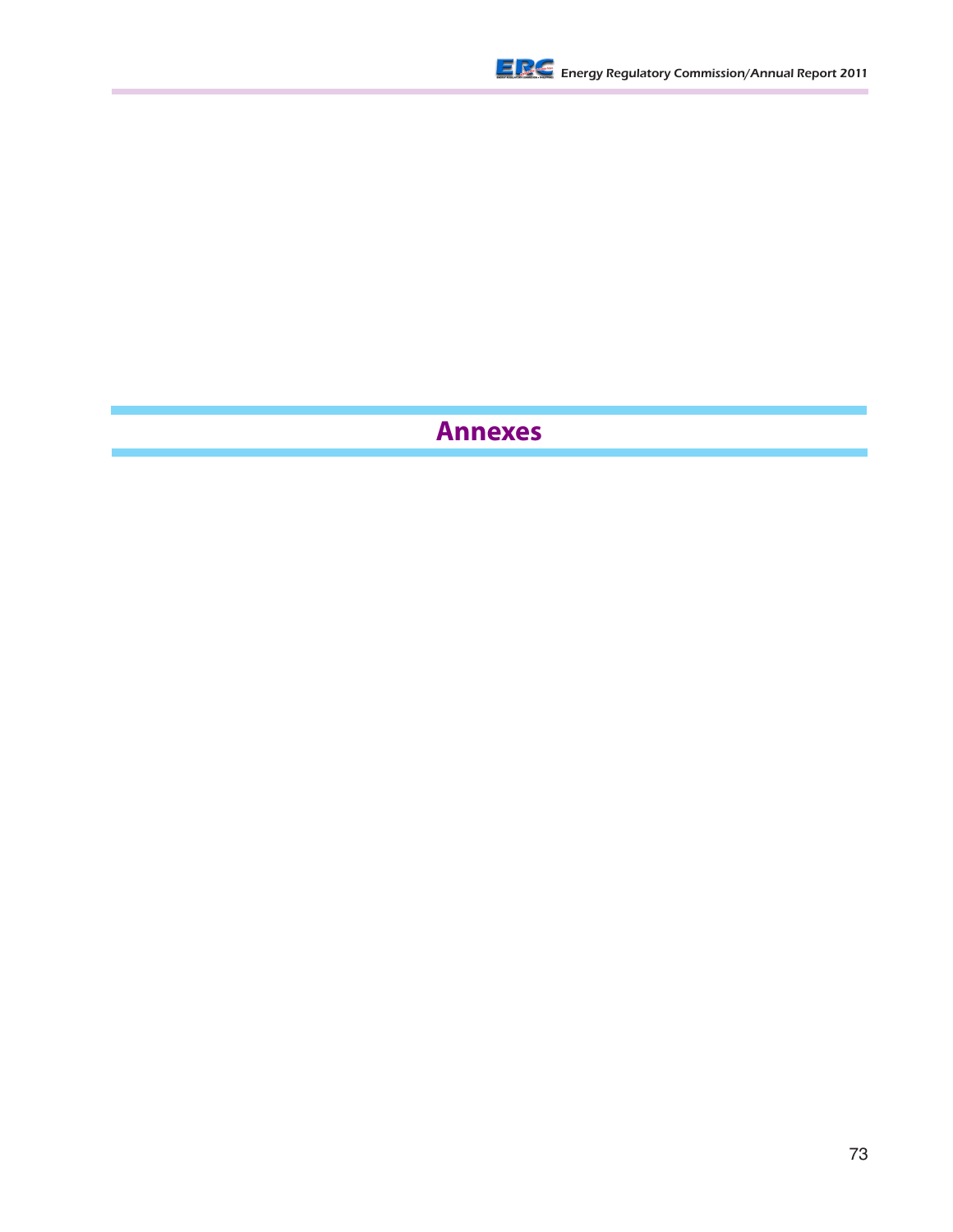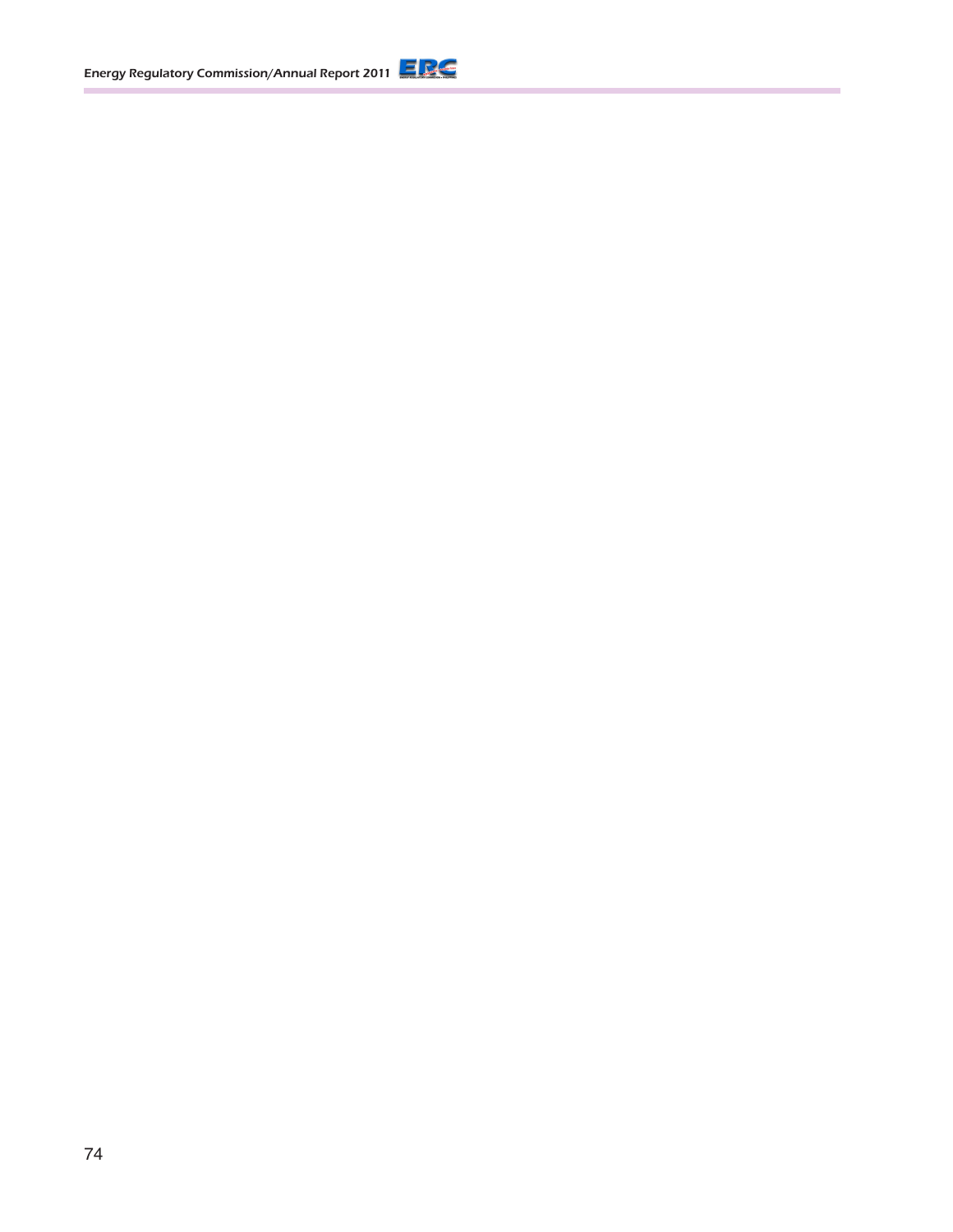# **Annex 1**

# **Summary of the 27 Resolutions, Rules, Regulations and Policies Promulgated in 2011**

## **Resolution No. 1: A Resolution Adopting the Revised Rules for the Issuance of Licenses to Retail Electricity Suppliers** (RES) *(January 17, 2011)*

The Resolution Adopting the Revised Rules for the Issuance of Licenses to Retail Electricity Suppliers (RES) was issued to ensure consistency with the industry-related policies, laws, rules and regulations, and to clarify the documentary requirements for the RES License application.

The major amendments for the issuance of Licenses to RES include the following:

- 1. The term of a RES License was changed from three (3) to five (5) years;
- 2. The term "Supplier's License" was changed to "RES License";
- 3. The term "Local Retail Electricity Supplier (Local RES) was added and defined;
- 4. Inclusion of the provision regarding the cross ownership prohibition stated in Section 7 of Republic Act No. 9511 *(An Act Granting NGCP a Franchise to Engage in the Business of Conveying or Transmitting Electricity Through High Voltage Backbone System of Interconnected Transmission Lines, Substations and Related Facilities, and for other purposes);,*
- 5. An additional creditworthiness requirement for licensed RES such as updating of the credit standards on a monthly basis every time the number of contestable customers it serves changes;
- 6. A change in the computation of the RES License Fee: where in the capitalization or the total capital invested into the business; or in the event an applicant has two or more businesses, the capitalization allocated for the supply business; or two or more business which are electricity related, the capitalization shall be based on the ERC-approved Business Separation Unbundling Plan (BSUP);
- 7. A mandated 30-day written notice to the ERC by an entity if it intends to operate as a Local RES; and
- 8. A provision on just causes for non-renewal and/or revocation of RES license by the ERC.

## **Resolution No. 2: A Resolution Adopting the Amended Rules for the Recovery of NPC Stranded Contract Costs and Stranded Debts Portion of the Universal Charge** *(February 7, 2011)*

The Amended Rules for the Recovery of the Stranded Debts (SD) Portion of the Universal Charge seek to: (1) Provide the general framework to be used in deciding petitions by the Power Sector Assets and Liabilities Management Corporation (PSALM) with respect to the recovery of the Stranded Contract Costs and Debts of the National Power Corporation (NPC) through the Universal Charge (UC); (2) Establish an orderly procedure and manner in which the PSALM shall file its petitions for the establishment of and availment from the UC with respect to the Stranded Contract Costs and Stranded Debts recovery; (3) Define the parameters to calculate the amount of Stranded Contract Costs and Stranded Debts recovery and outline reportorial requirements governing PSALM's petition for establishment of and availment from the UC, as well as the succeeding true-up petitions that PSALM shall file; and (4) Develop a true-up mechanism to determine discrepancy between actual disbursements and approved share from the UC.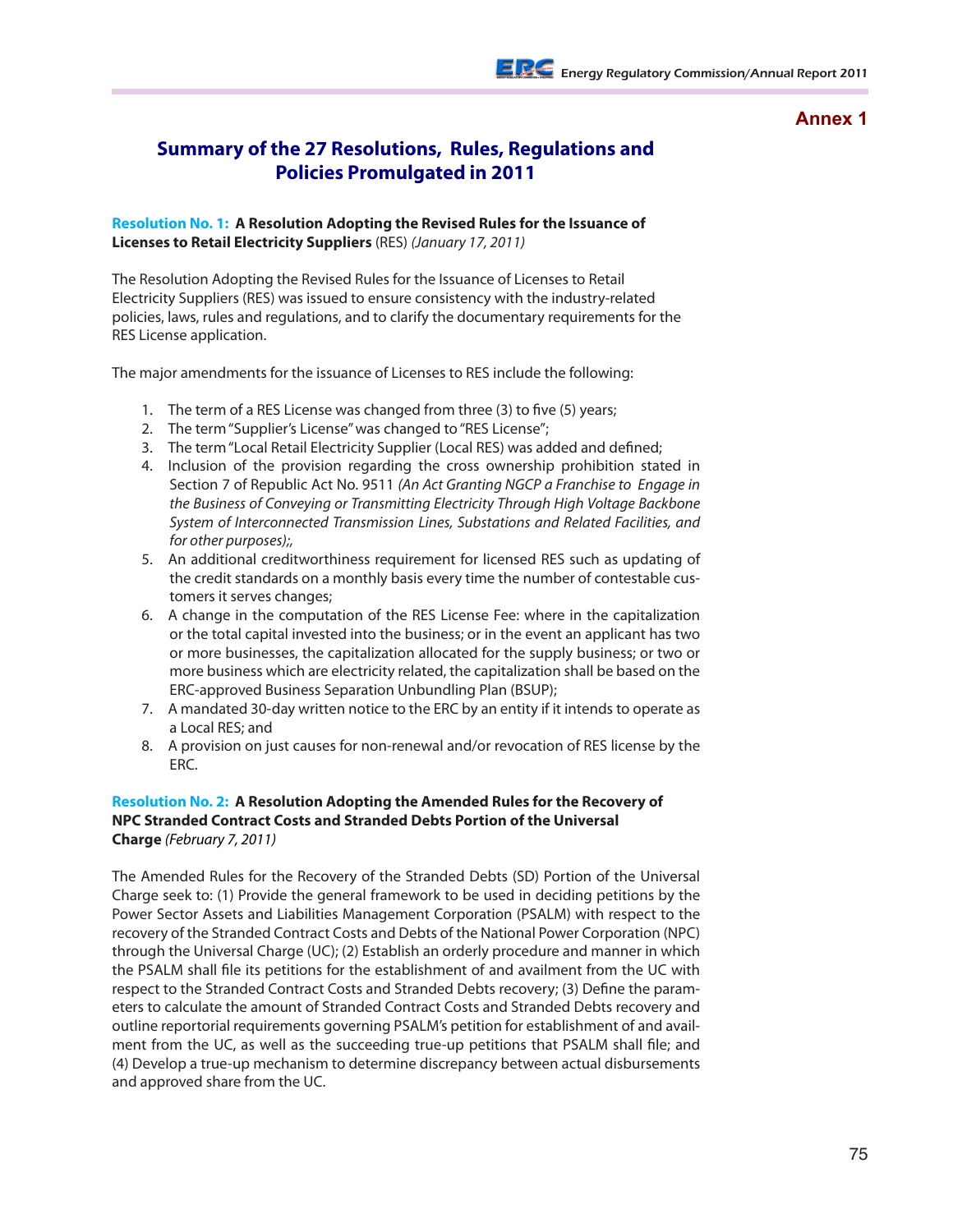The major amendments to the Rules are:

- 1. Inclusion of a provision for true-up adjustments of the UC for NPC Stranded Contract Costs and Stranded Debts for subsequent years;
- 2. Inclusion of a provision that the excess recovery will be used to offset and Stranded Contract Costs determined for subsequent years should the amount determined in the Gross Annual Contract Costs be less than the combined amounts derived from Revenues from the Sale of Contracted Energy of Eligible IPPs and privatization of Eligible IPP Contracts;
- 3. The exclusion of the capacity fees related to eligible IPP contracts in the provision for financial obligations for purposes of the Stranded Debt filing; and
- 4. Inclusion of the following revenue components in the Projected cash inflows:
	- a. Total cash inflow from privatization
		- i. Projected proceeds from the privatization of non-eligible IPP Contracts;
		- ii. Projected net proceeds from the sale of sub-transmission assets;
		- iii. Projected proceeds from the concession of operations of the transmission system.
	- b. From projected cash flow from NPC's operation:
		- i. Projected collections of capacity fees of non-eligible IPP Contracts through other rate adjustment mechanisms such as, but not limited to, ICERA and the Automatic Recovery of Monthly Fuel and Purchased Power Costs and Foreign-Exchange Related Costs;
		- ii. Projected collections related to the Foreign Exchange Losses and/or Gains collected through ICERA; and
		- iii. Projected collections associated with the Depreciation Expense related to NPC assets which have been transferred to PSALM.
- 5. Inclusion of a provision on how PSALM shall compute the NPC Stranded Debts of the UC for end-users with or without self-generating facilities in all grids.
- 6. Inclusion of a provision for the addition of the total assumed kilowatt-hours (kWh) generation of the self-generating facilities registered with the ERC and PSALM in the total system electricity sales to be used in the UC-SD. This will be operative only after the lapse of the grace period set under Section 7, Rule 18 of the IRR of RA 9136.

#### **Resolution No. 3: A Resolution for the Establishment of a Technical Working Group (TWG) for the Resolution of Issues on Accounting, Billing and Settlement with the Opening of the Retail Market** *(February 28, 2011)*

Section 31 of Republic Act No. 9136 (EPIRA) mandated the implementation of Open Access and Retail Competition (OARC) not later than three (3) years upon effectivity of the EPIRA, subject to the following conditions:

- 1. Establishment of the wholesale electricity spot market;
- 2. Approval of unbundled transmission and distribution wheeling charges;
- 3. Initial implementation of the cross subsidy removal scheme;
- 4. Privatization of at least seventy (70%) percent of the total capacity of generating assets of NPC Luzon and Visayas; and
- 5. Transfer of the management and control of at least seventy (70%) percent of the total energy output of power plants under contract with NPC to the IPP Administrators.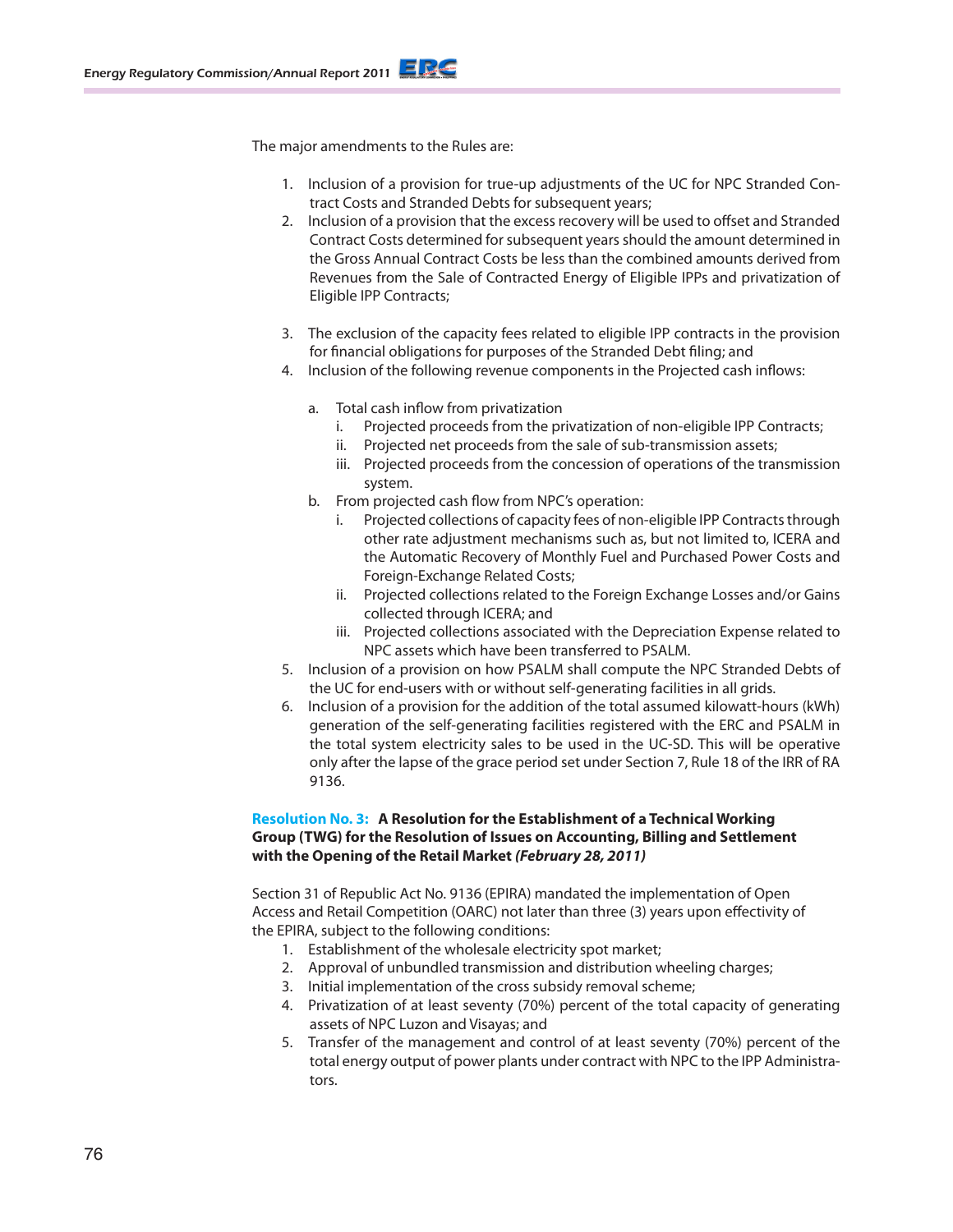The completion of the last pre-condition triggers the commencement of Open Access and Retail Competition (OARC). Thus, the ERC determined the need to formulate, review and/or clarify the rules that provide detailed processes and assignment of responsibilities for the accounting, billing and settlement of transactions and address other issues.

Accordingly, the ERC created a Technical Working Group (TWG), composed of personnel of the ERC and one (1) representative each from the agencies who will provide technical and operational inputs in the resolution of issues that may arise, to wit:

- 1. Retail Electricity Suppliers Association (RESA);
- 2. Manila Electric Company (MERALCO);
- 3. Private Electric Power Cooperatives Association (PEPOA);
- 4. Philippine Rural Electric Cooperatives Association (PHILRECA);
- 5. Market Operator (MO);
- 6. Philippine Independent Power Producers Association (PIPPA); and
- 7. National Grid Corporation of the Philippines (NGCP).

**Resolution No. 4: A Resolution Setting the Installed Generating Capacity Per Grid, National Grid and the Market Share Limitations Per Grid and the National Grid for 2011** *(March 14, 2011)*

The ERC promulgated the *Guidelines for the Determination of Installed Generating Capacity in a Grid and the National Installed Generating Capacity and Enforcement of the Limits of Concentration of Ownership, Operation or Control of Installed Generating Capacity* on December 14, 2005 and became effective on February 22, 2006. This is to promote free and fair competition in the generation and supply sectors to achieve greater operational and economic efficiency and to ensure customer protection and enhance competitive operation of the markets for generation and supply of electricity. Section 3, Article II of the said Guidelines provides for the initial setting of the installed generating capacity per Grid, National Grid and market share limitations per Grid and the National Grid, to be adjusted by the ERC on or before the 15th day of March of the succeeding years or as often as may be necessary.

In line with this, the ERC set the 2011 installed generating capacity per Grid and National Grid and market share limitations per Grid and National Grid, as follows:

| Grid            | <b>Installed Generat-</b><br>ing Capacity (kW) | % Market Share<br><b>Limitations as per</b><br><b>RA 9136</b> | <b>Installed Generating</b><br><b>Capacity Limit (kW)</b> |
|-----------------|------------------------------------------------|---------------------------------------------------------------|-----------------------------------------------------------|
| Luzon           | 11,167,476.01                                  | 30%                                                           | 3,350,242.80                                              |
| <b>Visayas</b>  | 2,051,956.00                                   | 30%                                                           | 615,586.80                                                |
| Mindanao        | 1,756,583.00                                   | 30%                                                           | 526,974.90                                                |
| <b>National</b> | 14,976,015.01                                  | 25%                                                           | 3,744,003.75                                              |

The schedule above shall be strictly enforced and implemented until the next adjustment thereto which shall be done on or before the 15th day of March of the succeeding years and/or as often as may be necessary based on the maximum capacity of the power plants as submitted by the Generation Companies and other entities that are required to submit reports with the ERC pursuant to the said Guidelines.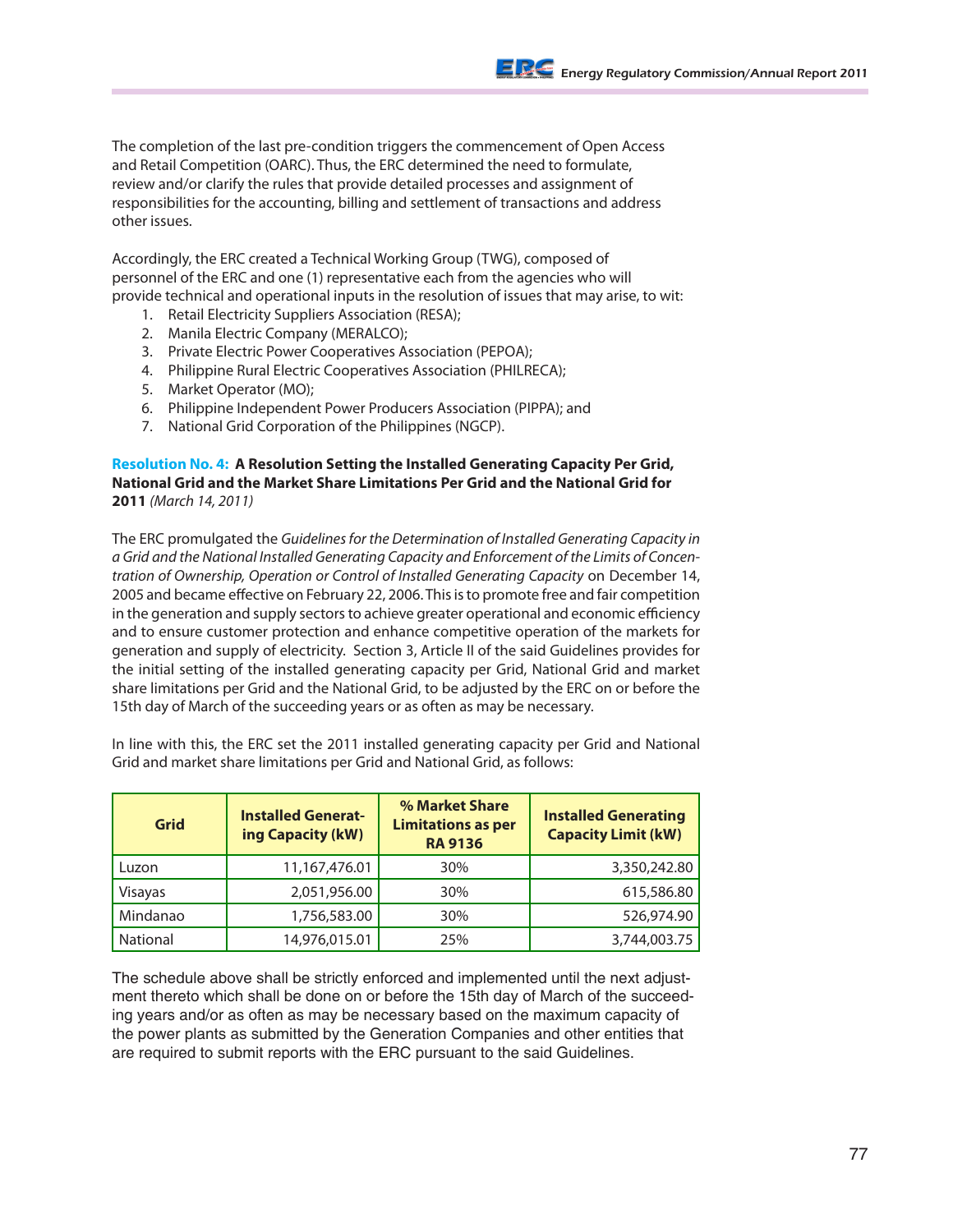#### **Resolution No. 5: A Resolution Directing All Distribution Utilities to Remit Their Respective Proportionate Shares to the Distribution Management Committee's (DMC) 2011 Budget** *(January 17, 2011)*

In line with Section 2.2.4.1, Chapter 2 of the Philippine Distribution Code (PDC) which provides that all of Distribution Management Committee's (DMC) operating costs shall be shared among all DUs as a direct proportion of their Annual Peak Demand or Annual Energy Sales, the ERC approved the budget of the DMC for the year 2011 as follows:

| <b>BUDGET</b>                                                 | <b>AMOUNT (PhP)</b>           |  |
|---------------------------------------------------------------|-------------------------------|--|
| Approved (2011 DMC Budget)<br>Less: Unutilized Portion (2010) | 16,740,703.00<br>1,453,136.00 |  |
| <b>TOTAL AMOUNT</b>                                           | 15,287,567.00                 |  |

The ERC directed the DUs to remit their proportionate share in the approved budget of the DMC on or before April 15, 2011 and submit to ERC its proof of compliance within fifteen (15) days from such compliance. The proportionate share of each DU to the 2011 DMC budget is computed based on its 2009 Annual Energy Sales.

#### **Resolution No. 6: A Resolution Adopting the Amendments to the Rules and Regulations Implementing Republic Act No. 7832** *(January 31, 2011)*

The ERC amended the Implementing Rules and Regulations of Republic Act No. 7832 known as the *Anti-Electricity and Electric Transmission Line/Materials Pilferage Act of 1994* to address current issues and incorporate recent jurisprudence and newly adopted policies and procedures.

The major amendments to the Rules and Regulations Implementing Republic Act No. 7832, among others, include the following:

- 1. Added a Section 3 under Rule III Prima Facie Evidence;
- 2. Added a Rule IV New Provisions;
- 3. Added a Rule V –Inspection Rules and Procedures;
- 4. Added a Rule VII Billings and Surcharges; and
- 5. Added a Rule IX Rationalization of System Loss.

#### **Resolution No. 7: A Resolution Allowing the Distribution Utilities to Include in their Monthly Transmission Cost the National Grid Corporation of the Philippines (NGCP) National Franchise Tax Billing** *(March 7, 2011)*

Section 9 of Republic Act No. 9511, *An Act Granting the National Grid Corporation of the Philippines a Franchise to Engage in the Business of Conveying or Transmitting Electricity Through High Voltage Back-Bone System of Interconnected Transmission Lines, Substations and Related Facilities, and for Other Purposes,* requires NGCP to pay a three (3%) percent national franchise tax in lieu of all other taxes except realty tax.

Recognizing the need for a uniform implementation of the recovery of NGCP's franchise tax charges and that the same is considered to be a pass through cost on the part of the Distri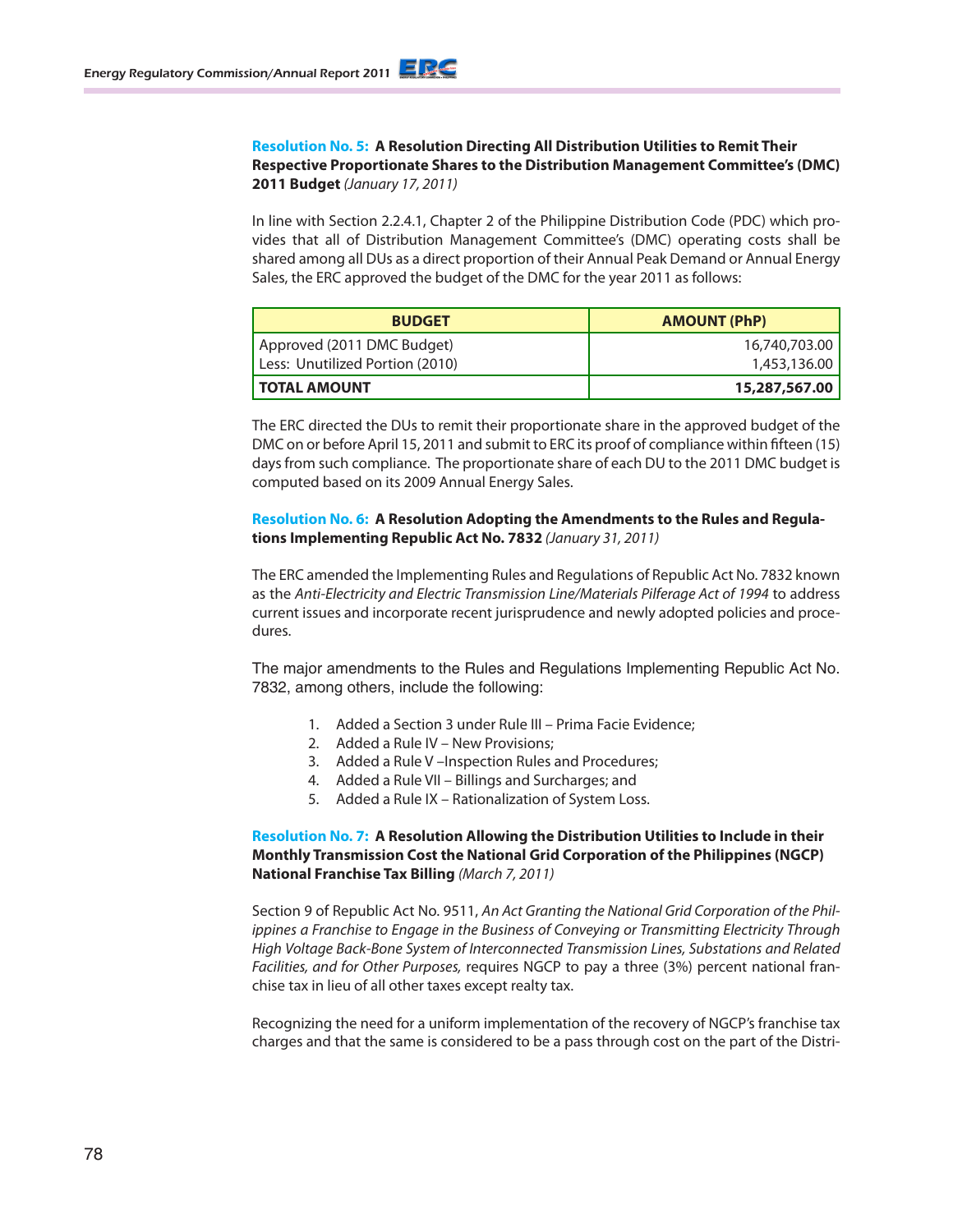bution Utilities (DUs), the ERC resolved and approved to include the 3% National Franchise Tax billed by NGCP as part of the DUs' total monthly transmission cost in the Transmission Rate Adjustment Mechanism (TRAM) formula.

#### **Resolution No. 8: A Resolution Adopting the Rules Governing the Tariff Glide Path Pursuant to Article VII of the Rules for Setting the Electric Cooperatives Wheeling Rates** *(May 2, 2011)*

The ERC promulgated the *Rules for Setting the Electric Cooperatives Wheeling Rates (RSEC-WR)*  on September 23, 2009 which embody the new regulatory framework for the on-grid electric cooperatives.

Article VII of the RSEC-WR provides for the Tariff Glide Path (TGP) where the rate of the EC per group shall be adjusted during the Regulatory Period using the formula provided. In order to fully implement the TGP, the ERC promulgated the TGP Rules which details the methodology, the regulatory process and the timeline.

The TGP Rules set out the following:

- 1. Economic and statistical parameters that the ERC will consider in determining the indices, the efficiency factors and the reward/penalties scheme that would define the adjustment of the initial tariff caps within the first Regulatory Period;
- 2. Technical and performance standards that the ECs must comply with in consonance with the provisions of the Philippine Distribution Code (PDC) and other ERC Rules and Regulations which will be the basis for the calculation of the Performance Incentive Scheme (PIS);
- 3. Statistical analysis that shall be undertaken by the ERC in determining the variables affecting the TGP;
- 4. Consultative and collaborative process and the timelines which both the ECs and the ERC must adhere to in order for the Rules to be applied as intended;
- 5. Relevant period that the ERC will use in determining the nominal values for the Index and the efficiency factors;
- 6. Reportorial requirements that the ECs must comply with as part of the process of defining the values for the Index (I), Efficiency Factor (X) and Performance Incentive (S); and
- 7. Circumstances that would justify exception from the provisions of the TGP Rules and the RSEC-WR.

**Resolution No. 9: A Resolution Adopting the Rules Requiring Generation Companies and Distribution Utilities which are not Publicly Listed to Offer and Sell to the Public a Portion of not less than Fifteen Percent (15%) of their Common Shares of Stock Pursuant to Section 43 (t) of Republic Act No. 9136 and Rule 3, Section 4 (m) of its Implementing Rules and Regulations (IRR)** *(May 23, 2011)*

The ERC, pursuant to Section 2 (d) of Republic Act No. 9136 which provides that it is the policy of the State to enhance the inflow of private capital and broaden the ownership base of the power generation, transmission and distribution sectors, promulgated Resolution No. 18, Series of 2005, which details the guidelines on how to implement Section 43 (t) of R.A. 9136 and Rule 3, Section 4 (m) of its IRR. The ERC, however, suspended the effectivity and implementation of Resolution 18 on May 10, 2006 pending the conduct and termination of public hearing thereon through Resolution No. 21, Series of 2006.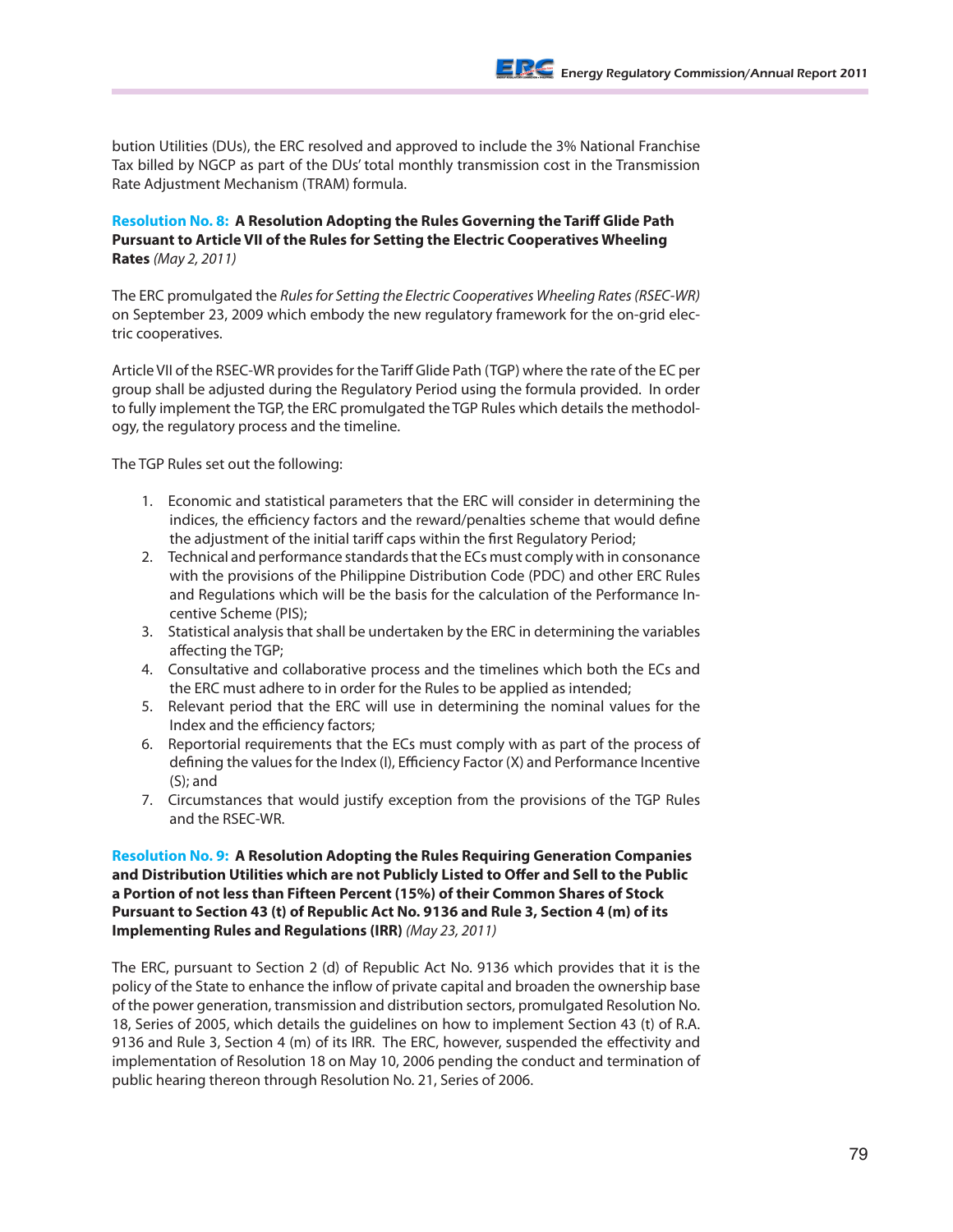Recognizing the need to issue these Rules to implement the mandate of R.A. 9136 on public offering, the ERC resolved to adopt the *Rules Requiring Generation Companies and Distribution Utilitiess which are not Publicly Listed to Offer and Sell a Portion of not less than Fifteen Percent (15%) of their Common Shares of Stock.* 

These Rules apply to the Generations Companies and Distribution Utilities (electric cooperatives that have common shares of stock, Privately-Owned DUs and LGU-Owned and Operated Distribution Systems). Not covered by these Rules are the self-generation facilities, generation companies and distribution utilities already listed in the Philippine Stock Exchange including their respective holding companies, entities engaged in electric generation and distribution business as partnerships which do not list partnership interests, and electric cooperatives that have no common shares of stocks.

#### **Resolution No. 10: A Resolution Declaring December 26, 2011 as the Open Access Date to Mark the Commencement of the Full Operations of the Competitive Retail Electricity Market in Luzon and Visayas** *(June 6, 2011)*

Under Section 31 of Republic Act No. 9136, the implementation of the open access and retail competition (OARC) shall commence upon completion of the following conditions:

- 1. Establishment of the wholesale electricity spot market (WESM);
- 2. Approval of unbundled transmission and distribution wheeling charges;
- 3. Initial implementation of the cross subsidy removal scheme;
- 4. Privatization of at least seventy (70%) percent of the total capacity of generating assets of NPC in Luzon and Visayas; and
- 5. Transfer of the management and control of at least seventy (70%) percent of the total energy output of power plants under contract with NPC to the IPP Administrators.

Based on the resolutions and decisions rendered by the ERC on the various applications for the unbundling of transmission and distribution wheeling charges and removal of crosssubsidy and the applications for the requisite regulatory approvals for the establishment and operation of the WESM both in the Luzon and Visayas Grids and on the evidence presented by the parties in ERC Case No. 2011-004 RM, entitled *"In the Matter of the Declaration of the Retail Competition and Open Access Pursuant to Section 31 of Republic Act No. 9136, Otherwise known as the Electric Power Industry Reform Act of 2001 and Sections 3 and 4 of its Implementing Rules and Regulations",* the ERC found that all the legal pre-conditions provided in Section 31 of the EPIRA and Section 3, Rule 12 of its IRR have been fulfilled. Thus, the ERC declared December 26, 2011 as the Open Access Date to mark the commencement of the full operations of the competitive retail electricity market in Luzon and Visayas. All electricity consumers with an average monthly peak demand of one (1) MW for the twelve (12) months preceding December 26, 2011, as certified by the ERC to be contestable customers, shall have the right to choose their own electricity suppliers and are enjoined to exercise such right to their full benefit.

*The ERC, however, declared the deferment of the implementation of open access and retail competition in Luzon and Visayas through an Order issued on October 24, 2011 under ERC Case No. 2011-009 RM. After careful deliberation on the requests received by the ERC from Manila Electric Company (MERALCO), the Private Electric Power Operators Association (PEPOA), the Philippine Rural Electric Cooperative Association, Inc. (PHILRECA) and the Department of Energy (DOE) Steering Committee, the ERC acknowledged that not all the rules, systems, preparations, and infrastructures required for the implementation of open access and retail competition have been*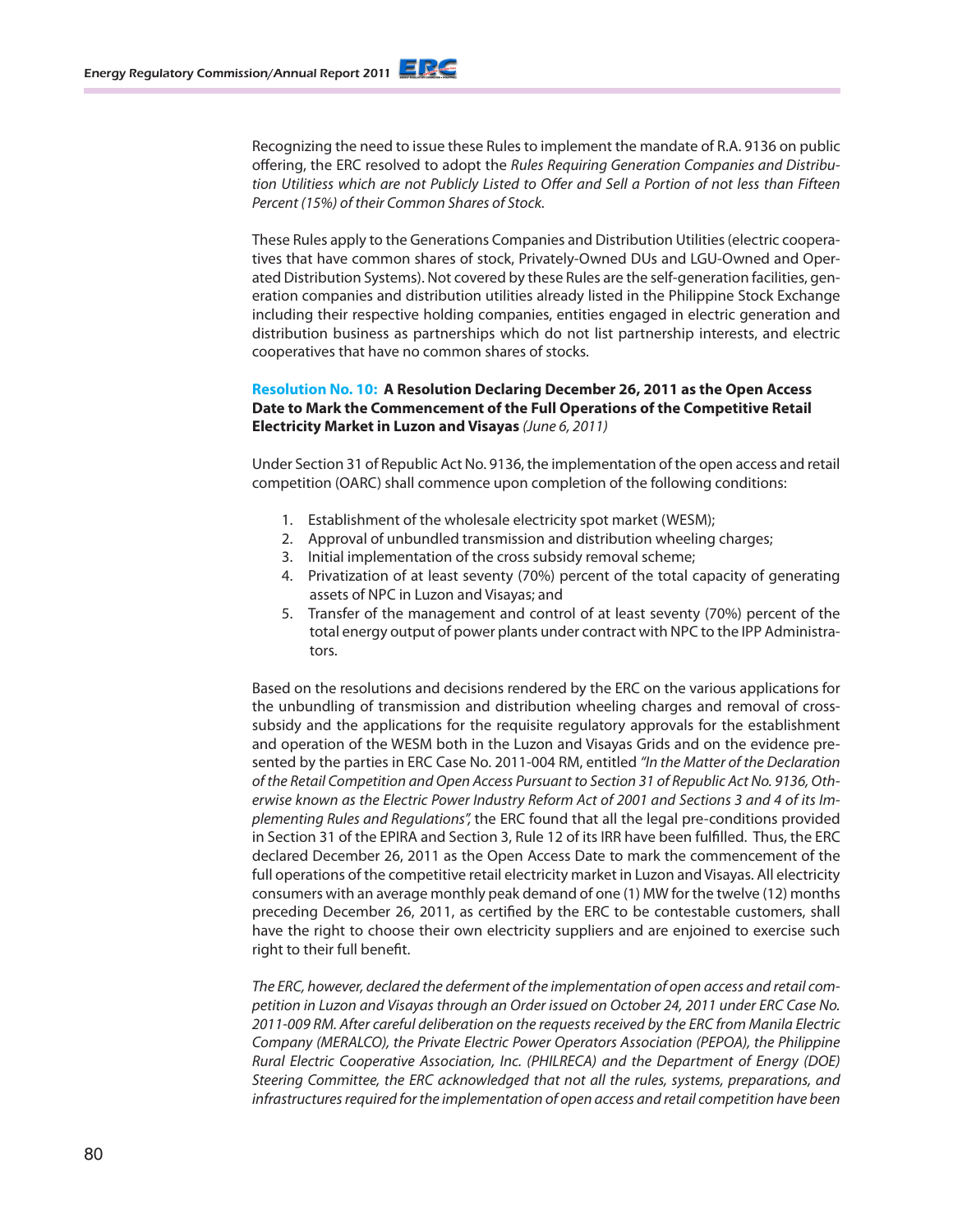*put in place in accordance with the originally contemplated timetable. The ERC was convinced that the commencement date of December 26, 2011 was no longer feasible for the establishment of the retail market. The ERC shall coordinate with other pertinent agency in determining the revised timelines.*

**Resolution No. 11: A Resolution Clarifying Resolution No. 17, Series of 2008 and Suspending Indefinitely the Filing of the Distribution Utilities' Respective Applications as required Under the "Guidelines for the Approval of Caps on the Recoverable Rate of Distribution System Losses" and Resolution No. 19, Series of 2007** *(May 9, 2011)*

The ERC clarified that Resolution No. 17, Series of 2008, only required the DUs to submit to the ERC, through a sworn statement, the results of their updated annual segregated system loss to be incorporated in their Annual Reports starting May 30, 2011.

Further, the ERC suspended indefinitely the filing of the DUs' respective applications as required under the "Guidelines for the Approval of Caps on the Recoverable Rate of Distribution System Losses and Resolution No. 19, Series of 2007.

**Resolution No. 12: A Resolution Confirming the Participation of the Energy Regulatory Commission (ERC) in the Steering Committee created by the Department of Energy (DOE) Defining the Policies for the Commencement of Retail Competition and Open Access** *(July 11, 2011)*

The ERC resolved to express its full support and extend its utmost cooperation to the Steering Committee created by the Department of Energy (DOE) through DOE Circular No. 2011- 06-0006 to review rules and recommend policies to govern Open Access and Retail Competition.

The ERC, however, being an independent quasi-judicial regulatory body, resolved to decline the invitation for it to act as Co-Chair of the Steering Committee to give the latter full and sufficient discretion to review the issuances and make policy recommendations relative to competitive retail electricity market. Notwithstanding that, the ERC committed to participate in all the meetings and activities of the Steering Committee.

#### **Resolution No. 13: Resolution Adopting the Distribution Management Committee (DMC) Rules to Govern the Monitoring of Compliance of Distribution Utilities with the Philippine Distribution Code** *(June 21, 2011)*

Sections 43 (b) and 43 (t) of Republic Act No. 9136 (EPIRA) mandate the ERC to promulgate and enforce a National Grid Code and a Distribution Code and to perform such other regulatory functions that are appropriate and necessary in order to ensure the successful restructuring and modernization of the electric powr industry.

Section 2.2.5.1 of the Philippine Distribution Code (PDC) provides that the Distribution Management Committee (DMC) shall establish its own rules and procedures relating to the conduct of its business such as the monitoring of distribution code enforcement. Pursuant thereto, the DMC issued and proposed "Rules to Govern the Monitoring of Compliance of Distribution Utilities with the Philippine Distribution Code". Further, Section 2.2.5.2 of the PDC provides that such rules and procedures of the DMC shall be approved by the ERC. Thus, the ERC resolved to approve and adopt the *Rules to Govern the Monitoring of Compliance of Distribution Utilities (DUs) with the Philippine Distribution Code* proposed by the DMC.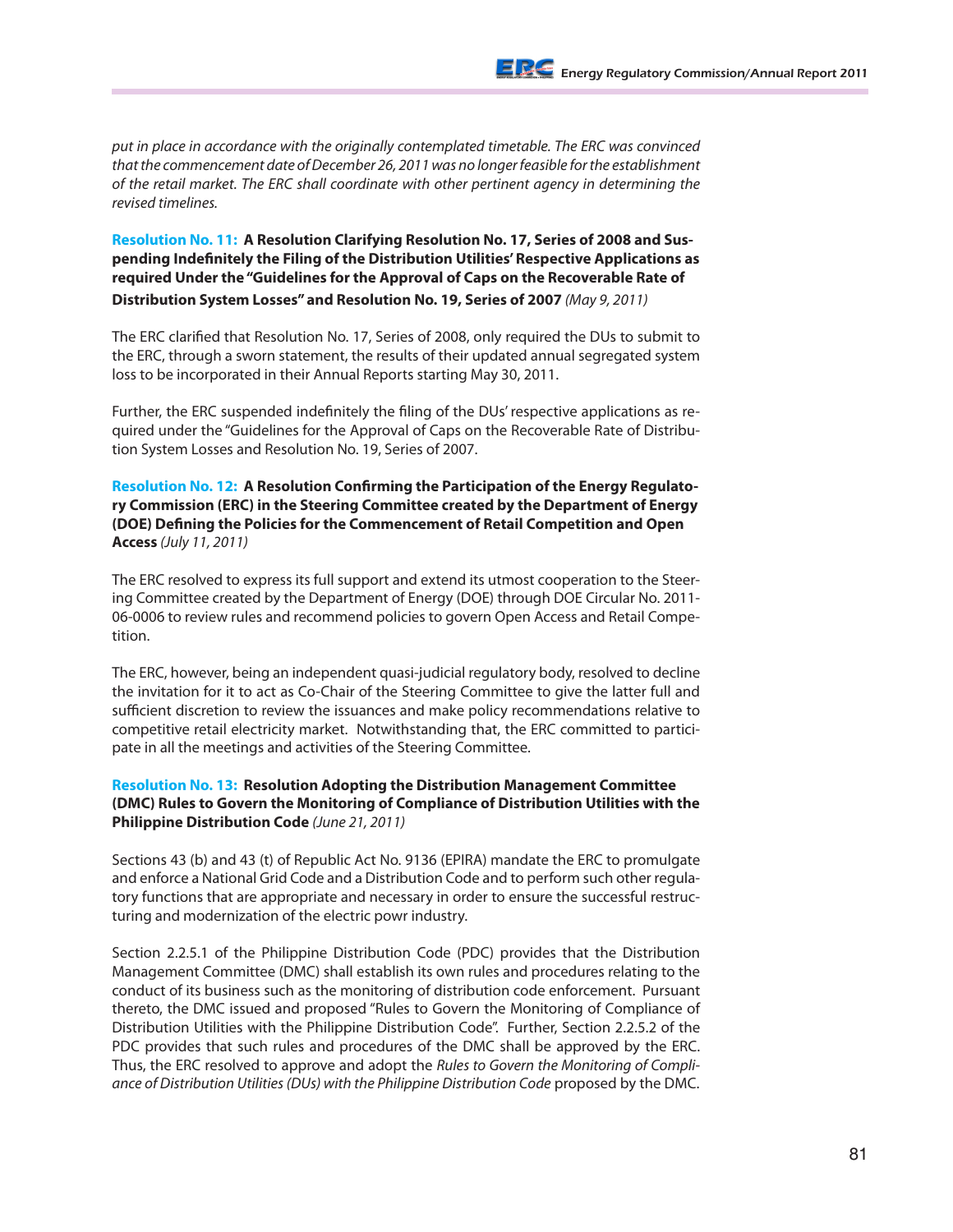The Rules are designed to establish a monitoring system and ensure the compliance of the DUs with the standards prescribed in the Philippine Distribution Code. It also aims to promote accountability of the DUs and protect the public interest as it is affected by the rates and services of the DUs and other providers of electric power. Moreover, the Rules identify which standards must be complied with in order of priority and the timeline of compliance with specific Standards.

The Rules apply to all electric power DUs, including the privately-owned DUs, Electric Cooperatives, Local Government Unit (LGU) Owned-and-Operated DUs, entities duly authorized to own, operate and maintain distribution facilities within the economic zones, consortium of DUs and other duly authorized entities engaged in the distribution of electricity.

#### **Resolution No. 14: A Resolution Modifying the Terms: '***Members' Contribution for Capital Expenditures (MCC) to Reinvestment Fund for Sustainable Capital Expenditures (RFSC)' and 'MCC – Real Property Tax (RPT) to Provision for RPT' as Provided in the Rules for Setting Electric Cooperatives'* **Wheeling Rates (RSEC-WR)** *(July 6, 2011)*

The ERC, on September 23 2009 promulgated the Rules for Setting the Electric Cooperatives' (ECs) Wheeling Rates (RSEC-WR). Article 5 of the said Rules introduced the fund called the Members' Contribution for Capital Expenditure (MCC) envisioned to fund the amortization or debt service of the ECs, among others. Article 4.6 of the Rules provides for the payment of current Real Property Tax (RPT) which may be sourced from the additional contribution from member-consumers until the tax payments shall have been fully recovered. In order to clarify and avoid confusion on the use of the said terms, the ERC deemed it appropriate to modify the nomenclature of MCC under Article 5 and MCC-RPT under Article 4.6 of the RSEC-WR to *Reinvestment Fund for Sustainable Capital Expenditures (RFSC) and Provision for RPT*, respectively. The nature and purpose thereof, however, remain the same.

#### **Resolution No. 15: A Resolution Adopting the Amended Rules for the Approval of the Sale and Transfer of TRANSCO's Subtransmission Assets and the Acquisition by Qualified Consortiums** *(July 6, 2011)*

The ERC resolved to amend and adopt the Rules for the Approval of the Sale and Transfer of the TRANSCO's Subtransmission Assets and the Acquisition by Qualified Consortiums to: (1) Set the standards to distinguish the TRANSCO's or NGCP's transmission assets from its subtransmission assets; (2) Establish an approval process prior to the final sale and transfer of sub-transmission assets to DUs; and (3) Govern the granting of franchise to the consortium or juridical entity to operate sub-transmission assets.

The amendments to the Sub-transmission Guidelines include, among others, the following:

- 1. Definition and legal treatment of a Consortium;
- 2. Extension of the deadline for disposition of sub-transmission assets until December 31, 2011 pursuant to the policies adopted in Resolution No. 27, Series of 2010 and ERC Case No. 2008-088 MC;
- 3. Responsibility of the Right of Way (ROW) costs incurred before and after the signing of the Lease Purchase Agreement (LPA) or Contract to Sell;
- 4. Compulsory capitalization of deferred sub-transmission charges for ECs only;
- 5. Billing of directly connected end-users pursuant to Resolution No. 27, Series of 2010; and
- 6. Submission of required data in forming a consortium, such as a Memorandum of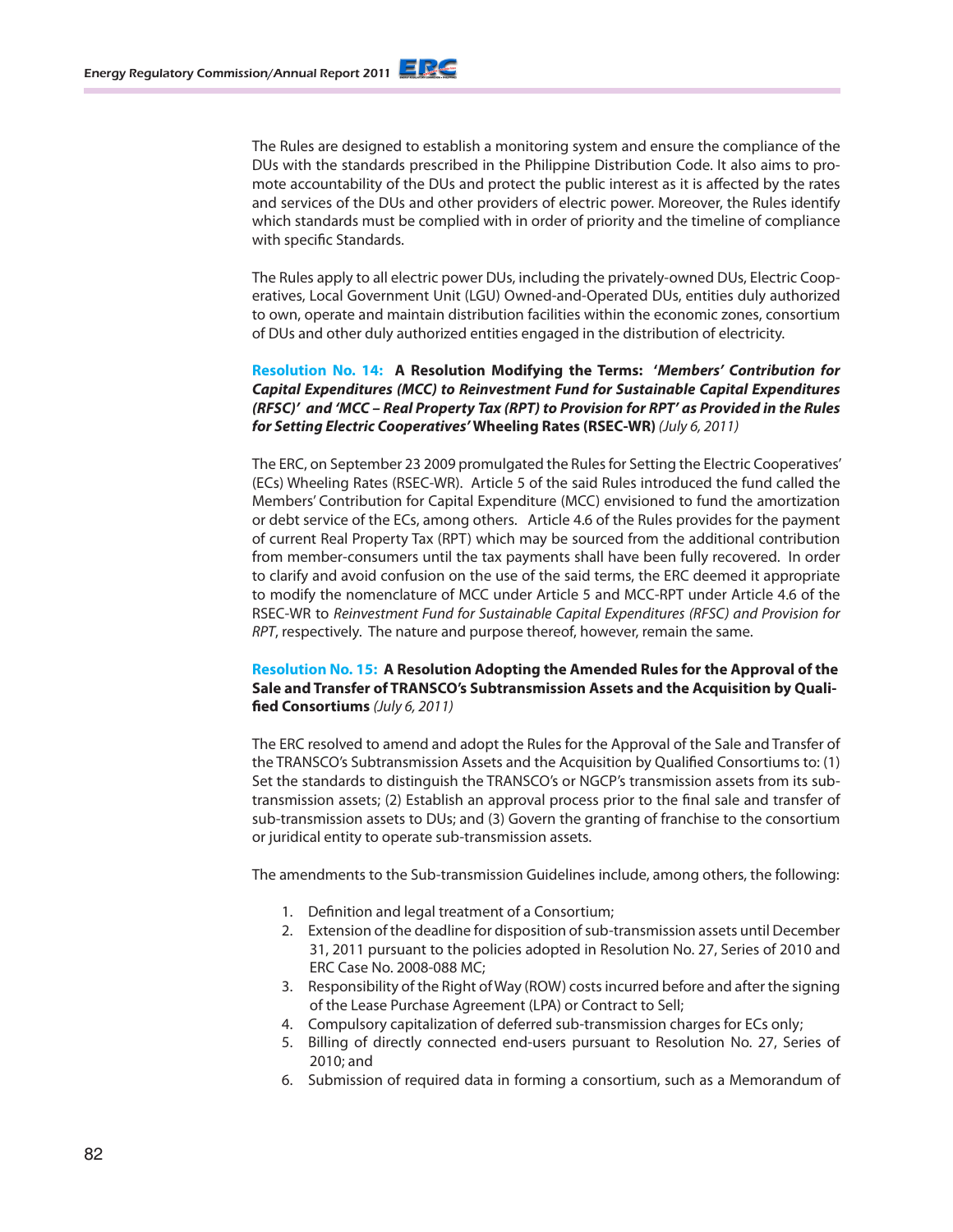Agreement (MOA) and a policy on the treatment of existing and future connected end-user.

#### **Resolution No. 16: A Resolution Adopting the Amended Rules on the Definition and Boundaries of Connection Assets for Customers of Transmission Provider** *(July 6, 2011)*

The ERC resolved to amend the *Rules on the Definition and Boundaries of Connection Assets for Customers of Transmission Provider* to clarify its existing policy on the treatment of connection assets and delineate a sub-category of assets owned by the TRANSCO and/or NGCP which affects the changing arrangements of the Transmission Provider.

The major amendments to the Rules include the following:

- 1. Residual Sub-transmission Assets are those Sub-transmission facilities shared by two or more connected customers; or Sub-transmission facilities which if taken out of the System, will also affect other Customers connected to it;
- 2. Connection Assets (CAs) and Residual Sub-transmission Assets (RSTAs) for Load Customers of Transmission Provider include Residual Sub-transmission Assets defined as assets from the last Single Mechanical Connection which is shared with another Customer within the Grid to the last Single Mechanical connection of a User System or Equipment of a Customer at its Connection Point;
- 3. Connection Assets for Generation Customers of Transmission Provider include those from the Single Mechanical Connection of a User System or Equipment of a Generator, at its Connection Point, to the last Single Mechanical Connection which is not shared with another Generator within the Grid.

A Generation Company may develop and own or operate a dedicated point-topoint limited facilities provided, that such facilities are required only for the purpose of connecting to the transmission system, and are used solely by the generating facility, subject to prior authorization by the ERC.

- 4. The Connection Assets for Customers of Transmission Provider shall include:
- a. Load end step-down transformer serving only one (1) customer or two (2) or more the same customers.
- b. Dedicated point-to-point limited facility of a generation company;
- 5. The Connection Assets for Customers of Transmission provider shall exclude:
	- a. Residual Sub-transmission Assets.
	- b. Load end step-down transformer serving two (2) or more different customers.
	- c. The power circuit breaker(s), surge arrester(s), disconnect switch(es) including Numerical Distance Relays, Break Failure Relays or any other multi-function protective devises and equipment as prescribed and required in the Philippine Grid Code or mechanical connection at the primary side of the step down transformer which is not shared by another Customer; and
- 6. Residual sub-transmission assets connecting two (2) or more DUs which have not been sold, disposed or filed with the ERC for approval of sale by December 31, 2011 shall be reclassified as transmission network assets and reverted back to Transmission Provider's RAB to be recovered consistent with the OATS.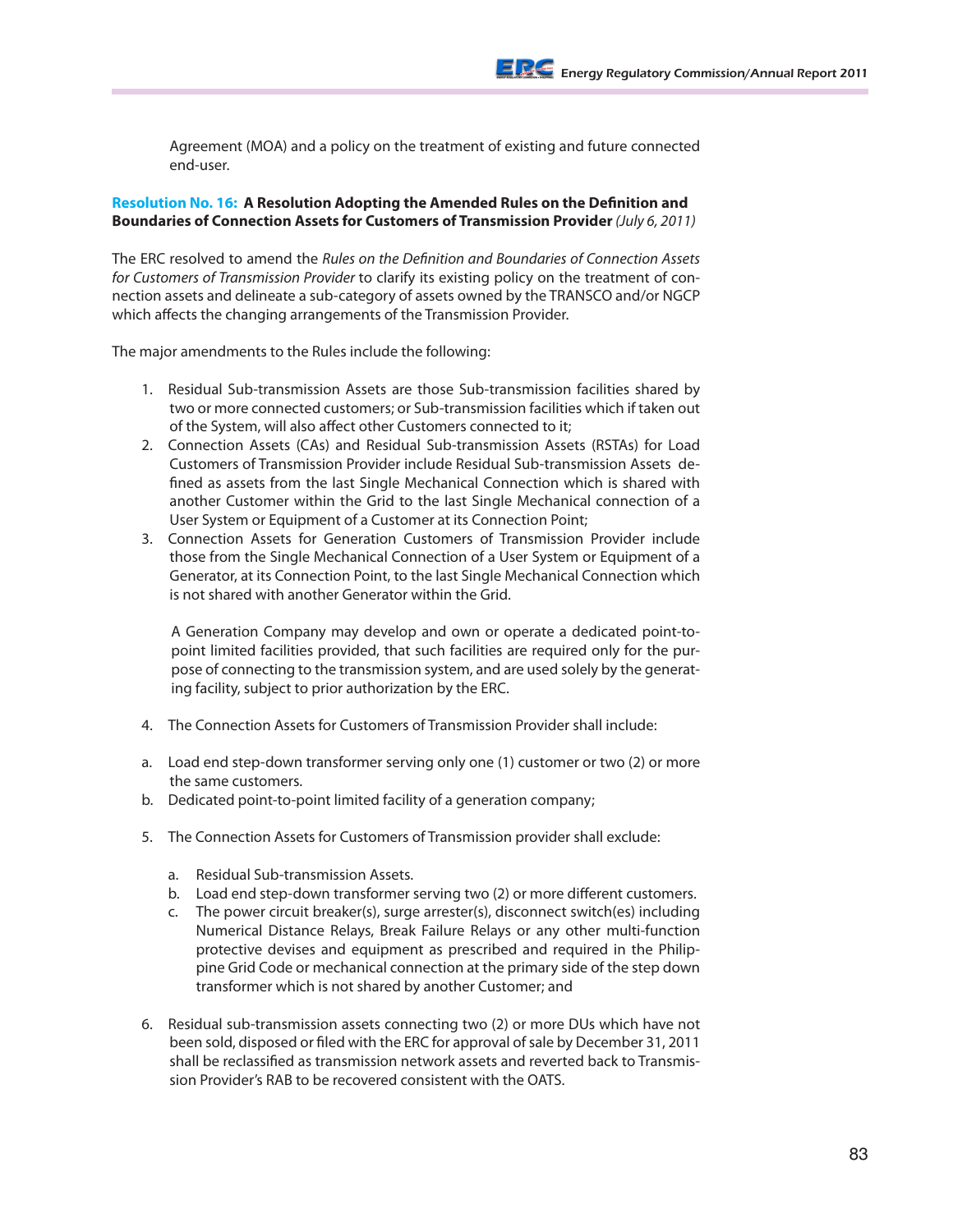#### **Resolution No. 17: Resolution Adopting the Investor-Owned Electric Distribution Utility Planning Manual** *(July 6, 2011)*

The ERC recognized the significance and importance of having a comprehensive and integrated development plan not only for ECs but also for investor-owned or privately-owned distribution utilities (DUs) consistent with the Philippine Distribution Code (PDC), safety standards set by the Philippine Electric Code and the Rules for Setting Distribution Wheeling Rates (RDWR).

The distribution plan prepared by the DUs must have, among others, the following objectives:

- 1. Accurate prediction of the future demand and requirements for distribution service of customers;
- 2. Analytically identified and quantified problems and deficiencies of the existing distribution facilities to provide adequate capacity, to conform with safety requirements and to meet the required performance standards; and
- 3. The proposed projects to comply with obligations and standards are the project alternatives that provide the highest net benefits from the point of view of customers, when selected from technically feasible alternatives.

In addition to that, the Manual provides guidelines on how investor-owned DUs should undertake the planning of their sub-transmission and distribution networks. It is intended to support the Revenue Application of the DUs operating under Performance Based Regulation (PBR) during their reset applications.

#### **Resolution No. 18: A Resolution Adopting the Rules and Procedures Governing the Utilization and Disbursements of the Universal Charge-Environmental Charge** (June 27, 2011)

Section 34 of Republic Act No. 9136 (EPIRA) mandates the collection of Universal Charge, which is to be determined, fixed and approved by the ERC and to be imposed on all electricity end-users, one of which is an environmental charge (EC) equivalent to one fourth of one centavo per kilowatt-hour (PhP0.0025/kWh), which shall accrue to an environmental fund to be used solely for watershed rehabilitation and management. Said fund shall be managed by the National Power Corporation (NPC).

In compliance with the EPIRA, its IRR and Power Sector Assets and Liabilities Management Corporation's (PSALM's) Guidelines and Procedures governing remittances and disbursement of the Universal Charge, the ERC issued the Rules and Procedures Governing the Utilization and Disbursements of the Universal Charge-Environmental Charge. The Rules promulgated govern the: (1) Management of the EC disbursed by PSALM to the NPC, (2) Utilization of the EC solely for watershed rehabilitation and management, (3) Disbursement of the EC corresponding to the approved petitions to specific watersheds, (4) Utilization of the Special Environmental Fund Account (SEFA), including the use of savings, and (5) Provision of information to NPC so that it may comply with its obligations for the management of the EC.

**Resolution No. 19: A Resolution Suspending the Proceedings of the Technical Working Group Established by the Commission for the Resolution of Issues on Accounting, Billing and Settlement with the Opening of the Retail Market** *(August 1, 2011)*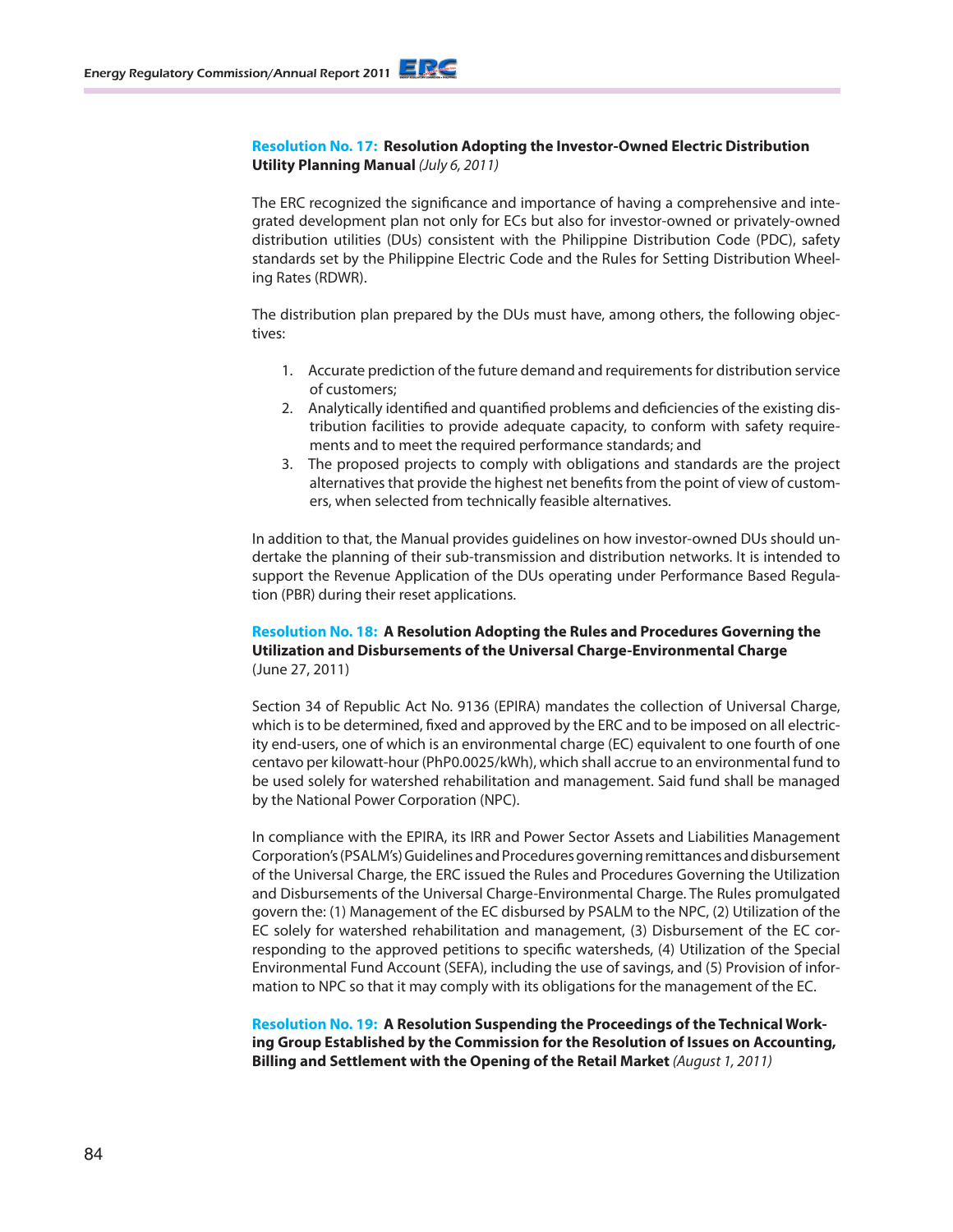Through the issuance of Resolution No. 3, Series of 2011 on February 28, 2011, the ERC created a Technical Working Group (TWG) for the resolution of issues on accounting, billing and settlement with the opening of the retail market. On June 17, 2011, the Department of Energy (DOE) issued a Circular No. 2011-06-0006, creating the Retail Competition and Open Access (RCOA) Steering Committee tasked primarily to review the existing open access rules and to develop and recommend policies to implement the system, processes and timelines.

The Committee consists of the DOE (as chair) and the following (as members):

- 1. Philippine Electricity Market Corporation (PEMC);
- 2. National Power Corporation (NPC);
- 3. National Transmission Commission (TRANSCO);
- 4. Power Sector Assets and Liabilities Management Corporation (PSALM);
- 5. National Electrification Administration (NEA);
- 6. National Grid Corporation of the Philippines (NGCP); and
- 7. Department of Finance.

In view of the foregoing, the ERC suspended the proceedings of the TWG it created (in February 2011) after determining that the issues sought to be resolved at the TWG level would be the very same issues resolved in the TWGs of the Steering Committee which would amount to a duplication of the use of resources by all the parties concerned.

#### **Resolution No. 20: A Resolution Adopting the Revised Timelines for the Filing of Multi-Year Capital Expenditure (CAPEX) Applications of Electric Cooperatives Prescribed in Section 6.2 (Transitory Provision) of the Amended Rules for the Approval of Regulated Entities' Capital Expenditure Projects** *(July 4, 2011)*

Under the Rules Governing the Tariff Glide Path (TGP) Pursuant to Article VII of the Rules for Setting the Electric Cooperatives' Wheeling Rates (RSEC-WR) (Resolution No. 8, Series of 2011), the timelines for the filing of applications under the TGP are as follows:

| <b>ENTRANT</b><br><b>GROUP</b> | <b>NUMBER OF ECS</b> | <b>1ST REGULATORY</b><br><b>PERIOD</b><br>(six [6] years) | <b>INITIAL TARIFF GLIDE</b><br><b>PATH FILING AND</b><br><b>EVERY THREE (3) YEARS</b><br><b>THEREAFTER</b> |
|--------------------------------|----------------------|-----------------------------------------------------------|------------------------------------------------------------------------------------------------------------|
|                                | 29                   | 2011-2016                                                 | 4th month 2013                                                                                             |
|                                | 35                   | 2012-2017                                                 | 4th month 2014                                                                                             |
|                                | 32                   | 2013-2018                                                 | 4th month 2015                                                                                             |

The ERC recognized that there is a need to revise the timelines for the filing of applications under the Amended CAPEX Rules to coincide with the timelines for the filing of applications under the TGP Rules. Below is the revised timelines for the filing of the Multi-Year CAPEX applications prescribed by the Amended CAPEX Rules applicable only to ECs under the TGP Rules:

1. Filing of Forecasted CAPEX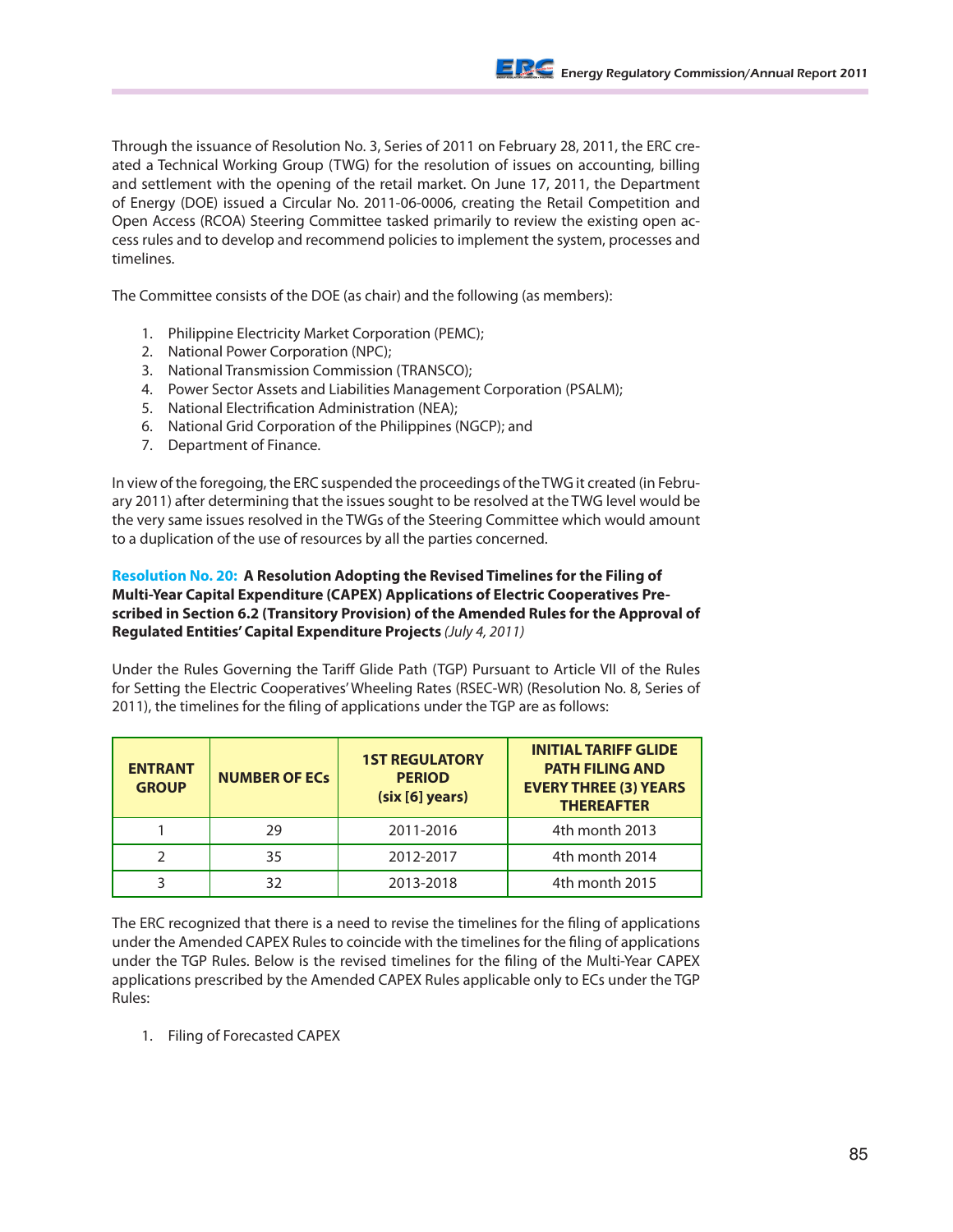| <b>ENTRANT GROUP</b> | <b>1ST REGULATORY</b><br><b>PERIOD CAPEX FILING</b><br><b>(SUBSEQUENT FILING SHALL BE)</b><br><b>MADE EVERY THREE [3] YEARS</b><br><b>THEREAFTER)</b> | <b>1ST REGULATORY</b><br><b>PERIOD CAPEX PLAN</b><br><b>COVERAGE</b> |
|----------------------|-------------------------------------------------------------------------------------------------------------------------------------------------------|----------------------------------------------------------------------|
|                      | <b>April 2013</b>                                                                                                                                     | 2014-2016                                                            |
|                      | April 2014                                                                                                                                            | 2015-2017                                                            |
|                      | <b>April 2015</b>                                                                                                                                     | 2016-2018                                                            |

2. Filing of Interim CAPEX

| <b>ENTRANT GROUP</b> | 1 <sup>ST</sup> REGULATORY<br><b>PERIOD CAPEX</b><br><b>PLAN COVERAGE</b> | <b>INTERIM CAPEX PLAN</b><br><b>COVERGAE (PERIODS</b><br><b>BEFORE THE INITIAL</b><br><b>TARIFF GLIDE PATH</b><br><b>FILING)</b> | <b>DEADLINE FOR</b><br><b>THE FILING OF</b><br><b>INTERIM CAPEX</b><br><b>APPLICATION</b> |
|----------------------|---------------------------------------------------------------------------|----------------------------------------------------------------------------------------------------------------------------------|-------------------------------------------------------------------------------------------|
|                      | 2014-2016                                                                 | 2011-2013                                                                                                                        | September 2011                                                                            |
|                      | 2015-2017                                                                 | 2011-2014                                                                                                                        | October 2011                                                                              |
|                      | 2016-2018                                                                 | 2011-2015                                                                                                                        | November 2011                                                                             |

For the filing of forecasted CAPEX, the ECs must file their respective three-year CAPEX applications in accordance with the prescribed groupings and timelines under the TGP Rules and consistent with their respective five-year rolling Distribution Development Plans (DDP) submitted to the Department of Energy (DOE). The succeeding CAPEX applications shall be filed on the 4th month of the 3rd and 6th Regulatory Years of the ECs' respective Regulatory Periods.

For the filing of Interim CAPEX projects, specifically the capital projects for the period prior to the 1st Regulatory Period CAPEX Plan coverage, the ECs that have filed their respective multi-year CAPEX applications prior to the promulgation of Resolution No. 24, Series of 2010 (suspension of timelines) are exempt from complying with the deadlines for the filing of Interim CAPEX applications. The Interim CAPEX projects that were not included in the multiyear CAPEX applications shall be filed on or before the 4th month of the Regulatory Year prior to the remaining years of the Interim CAPEX Plan Coverage.

#### **Resolution No. 21: A Resolution Adopting the Amended Guidelines for the Setting and Approval of Electricity Generation Rates and Subsidies for Missionary Electrification Areas** *(August 22, 2011)*

The ERC resolved to amend and adopt the Subsidized Approved Generation Rate (SAGR) Guidelines, in order to, among others: (1) Implement the mandate of R.A. 9513, particularly the grant of cash incentive to renewable energy developers; (2) Require NPC SPUG to file a petition to set the UC-ME on or before March 15 of every calendar year; (3) Dispense with the filing of quarterly true-up petition; and (4) Conform with the FIT Rules.

The amendments to the Guidelines for the Setting and Approval of Electricity Generation Rates and Subsidies for Missionary Electrification Areas include the following:

1. Article II (Delegated NPC SPUG Areas) - Section 3 (Filing and Approval of PSA and the NPP TCGR) and Section 4 (Recovery of the NPP TCGR);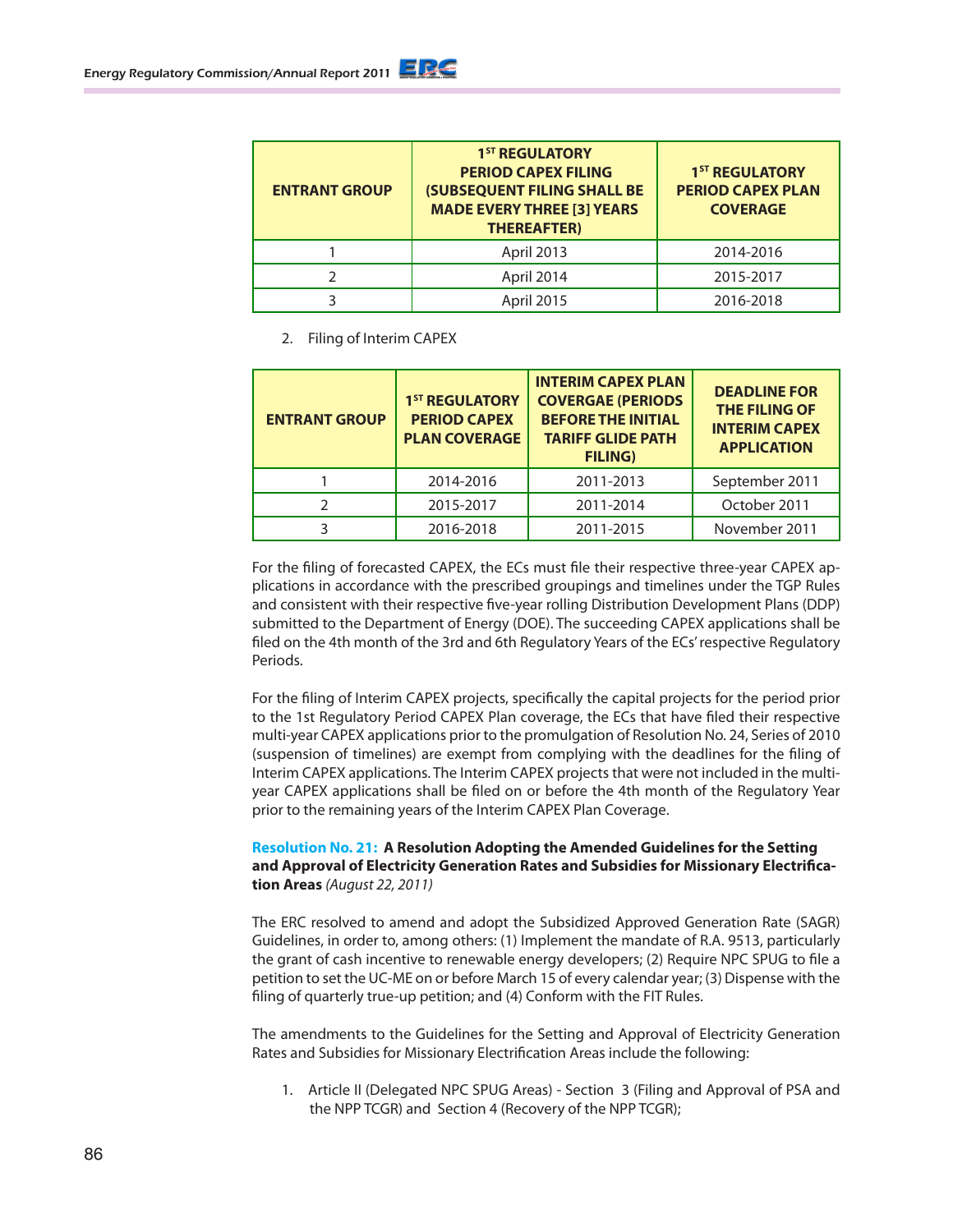- 2. Article III (NPC SPUG Areas) Section 1 (a) (Setting and Adjustment of NPC SPUG TCGR);
- 3. Article IV (Availment of Cash Incentive by Renewable Energy Developers for Missionary Electrification) - Section 1 (Determination of the Renewable Energy developer Eligible for the Availment of the Cash Incentive) and Section 2 (Disbursement of Cash Incentive); and
- 4. Article V (Provisions applicable to Delegated NPC SPUG Areas and NPC SPUG Areas) - Section 1 (c) and (d) (Determination of the SAGR and its Adjustments), Section 2 (UC-ME Filing Requirements and Procedures) and Section 4 (Obligation of NPC SPUG or the NPPs to Source from RE Resources).

#### **Resolution No. 24: A Resolution Adopting the Revised Uniform Reportorial Requirement (URR) by all Distribution Utilities** *(September 26, 2011)*

In view of the ERC's issuance of Resolution No. 24, Series of 2010 suspending the submission of the Uniform Reportorial Requirement (URR) under Resolution No. 17, Series of 2009, due to the ongoing review of the Implementing Rules and Regulations (IRR) of Republic Act No. 7832 (Anti-Pilferage of Electricity and Theft of Electricity Transmission Lines/Materials Act of 1994) and due to the filing of the on-grid Electric Cooperative (ECs) applications pursuant to the Rules for Setting the Electric Cooperatives' Wheeling Rates, and because of the new developments in the industry brought about by the promulgations of various Rules and Resolutions, the ERC needed to revise and improve the URR.

The revised URR shall be submitted by the Distribution Utilities (in electronic and hard copies) in lieu of the DU-MO1, DU-MO2 and other monthly calculations starting January 2012 and henceforth on or before the 30th day of the following month.

#### **Resolution No. 26: A Resolution Amending Resolution No. 26, Series of 2010**  *(December 26, 2011)*

The ERC, on January 26, 2009, through Resolution No. 01, series of 2009 set the deadline for the disposition of the Residual Sub-transmission Assets (RSTA) on December 31, 2010. RSTA refers to sub-transmission assets which are shared by and between two (2) or more connected Distribution Utilities (DUs). This, however, was modified by the ERC on December 15, 2010, through Resolution No. 26, series of 2010, extending the deadline until December 31, 2011.

The National Transmission Corporation (TRANSCO), on the other hand, requested on December 19, 2011 for another extension on the disposition of the RSTAs until June 30, 2012 because negotiations with the DUs on the formation of the consortium is still on-going and approximately 20% of the RSTAs have yet to be disposed.

The ERC, considering that the DUs are still negotiating for the formation of a consortium, deemed it appropriate to grant the request of TRANSCO with modification and extend the deadline until December 31, 2012 to afford the DUs ample time to acquire the RSTAs. Thus, the ERC resolved to amend Resolution No. 26, Series of 2010 by extending the deadline for the disposition of the RSTAs until December 31, 2012.